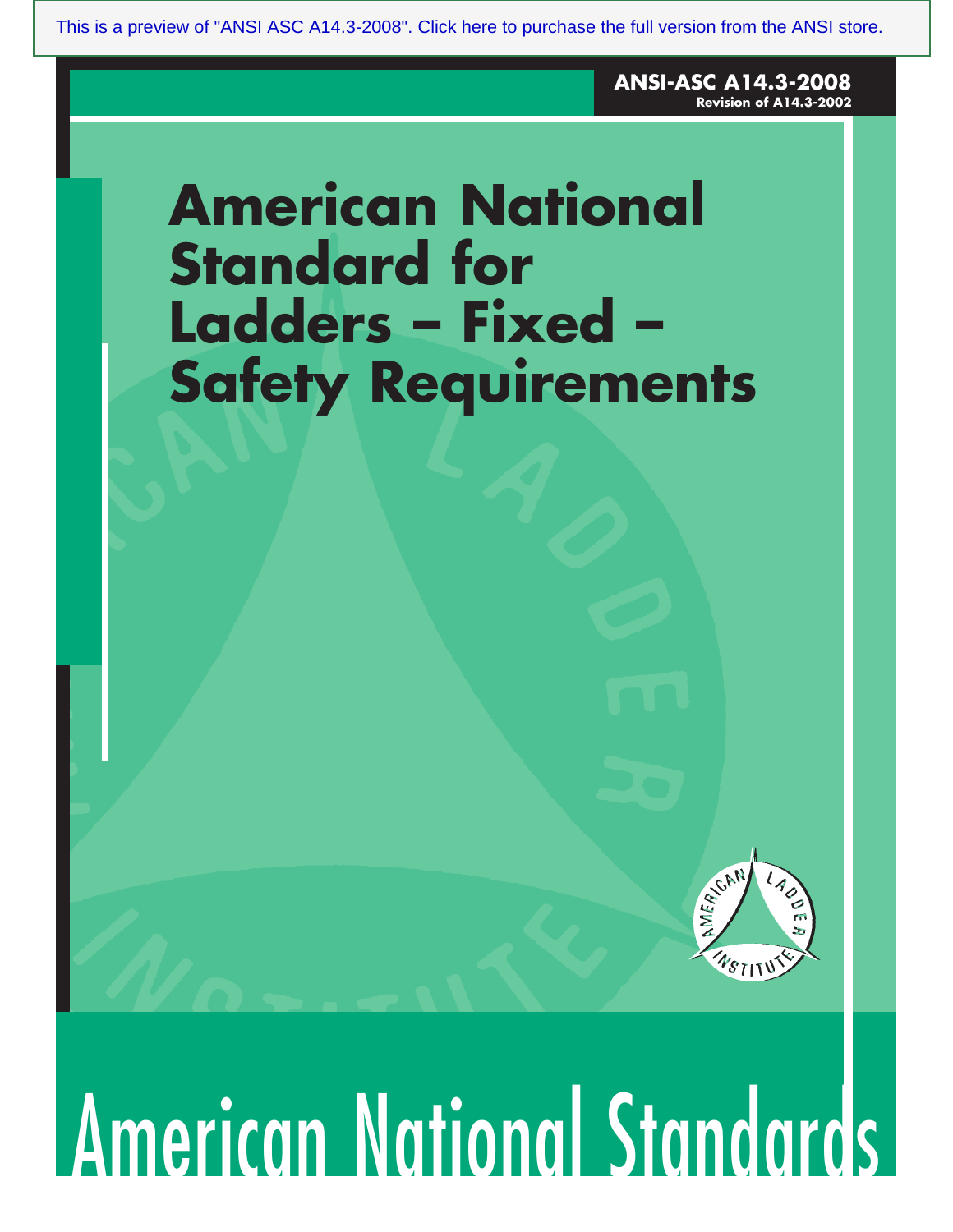**ANSI-ASC**® **A14.3-2008 Revision of ANSI A14.3 2002**

# **American National Standard for Ladders – Fixed – Safety Requirements**

**Secretariat American Ladder Institute** 

Approved October 31, 2008 **American National Standards Institute, Inc.**



For information on possible errata sheets and other ANSI -ASC A14 Standards please refer to the ALI website located at:

**www.americanladderinstitute.org**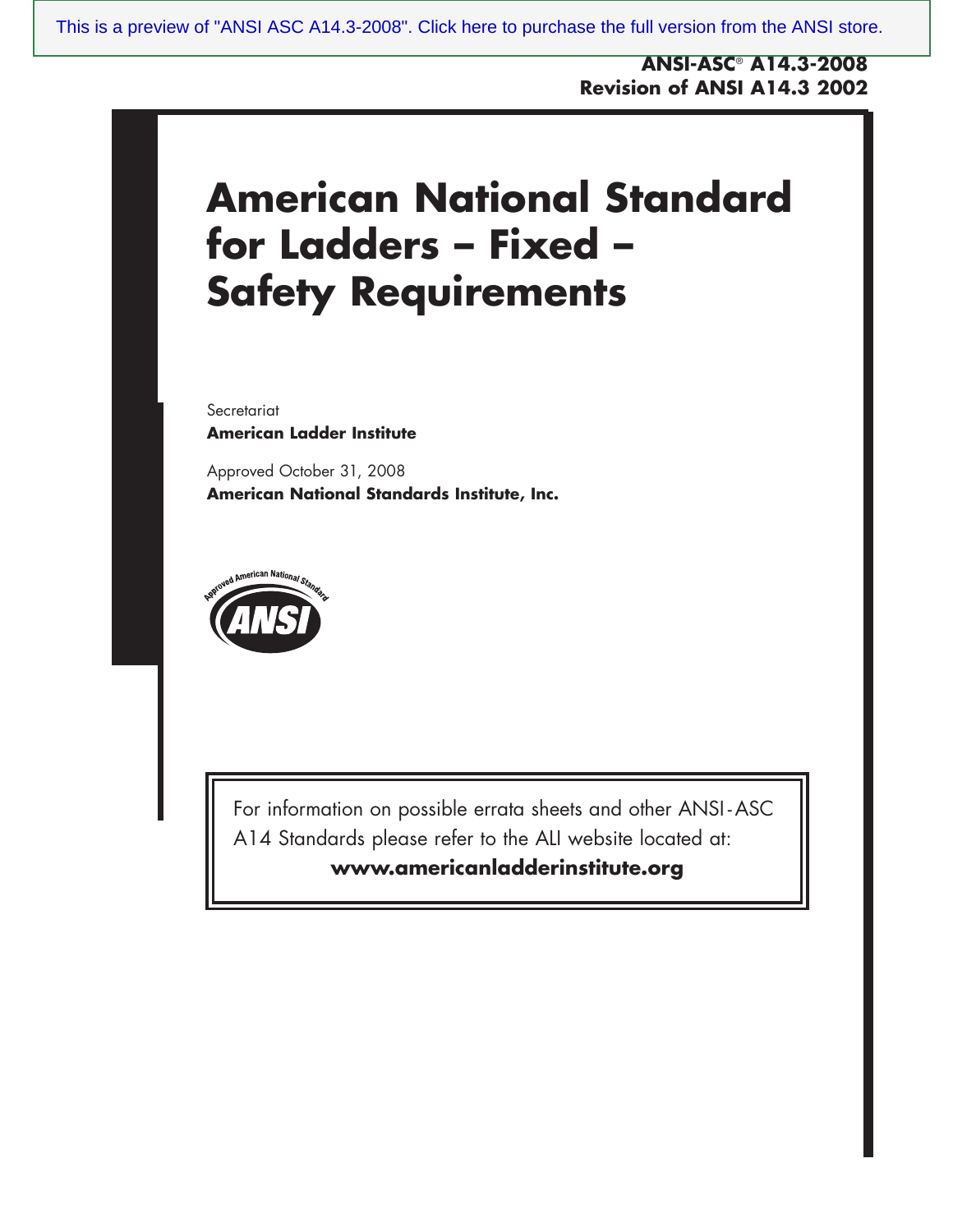# **American National Standard**

An American National Standard implies a consensus of those substantially concerned with its scope and provisions. An American National Standard is intended as a guide to aid the manufacturer, the consumer, and the general public. The existence of an American National Standard does not in any respect preclude anyone, whether they have approved the standard or not, from manufacturing, marketing, purchasing, or using products, processes, or procedures not conforming to the standard. American National Standards are subject to periodic review and users are cautioned to obtain the latest editions and errata sheets.

The American National Standards Institute does not develop standards and will in no circumstances give an interpretation of any American National Standard. Moreover, no persons shall have the right or authority to issue an interpretation of an American National Standard in the name of the American National Standards Institute.

**CAUTION NOTICE: This American National Standard may be revised or withdrawn at anytime. The procedures of the American National Standards Institute require that action be taken to reaffirm, revise, or withdraw this standard no later than five years from the date of publication. Purchasers of American National Standards may receive current information on all standards by calling or writing the American National Standards Institute.**

#### Published by

#### **American Ladder Institute 401 N. Michigan Avenue, Chicago, IL 60611**

Copyright by ANSI Accredited Standards Committee (ASC) A14 All rights reserved.

No part of this publication may be reproduced in any form, in an electronic retrieval system or otherwise, without the prior written permission of the publisher.

Printed in the United States of America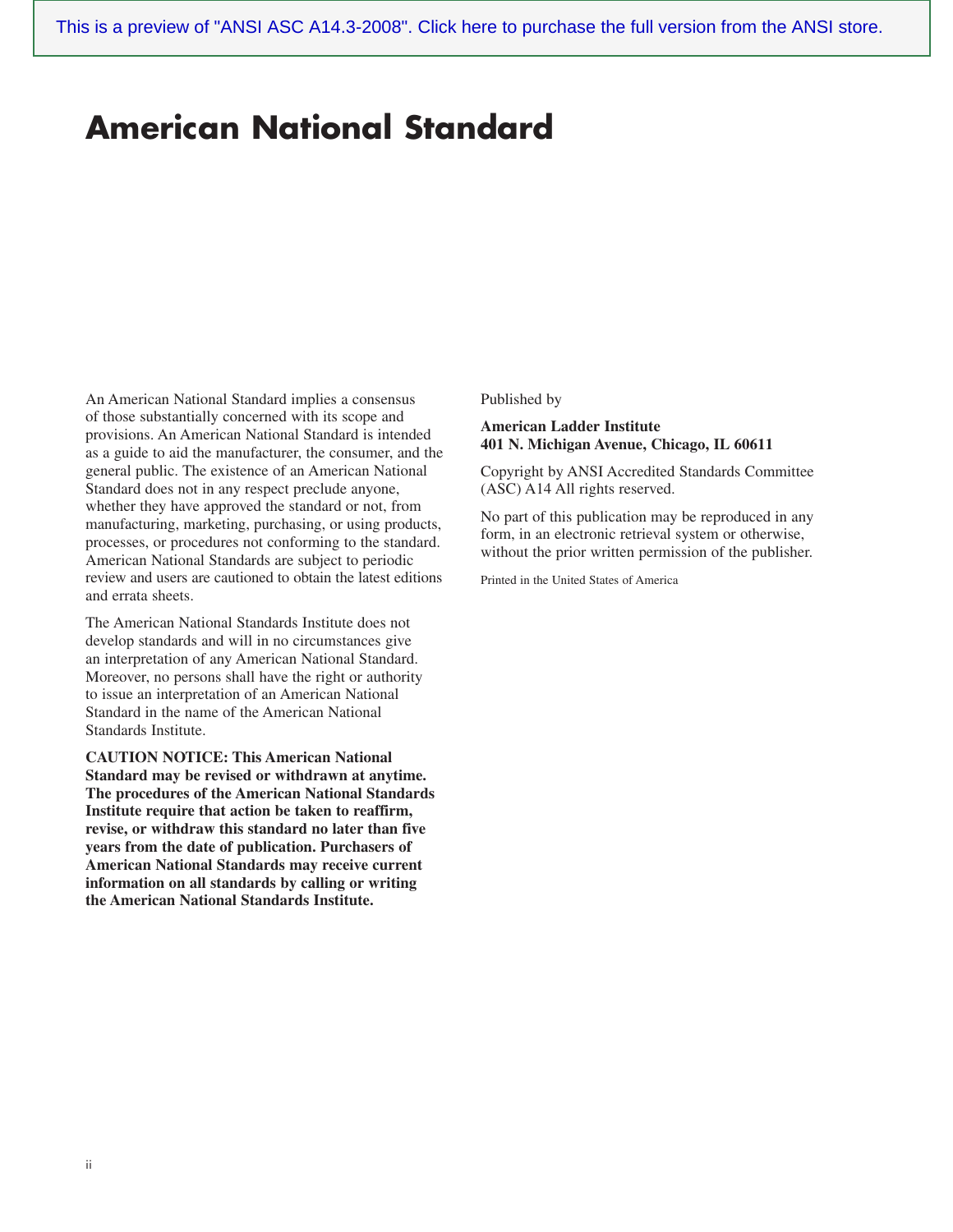# **Foreword**

(This Foreword is not a part of the American National Standard A14.3 – 2008.)

This standard is a revision of American National Safety Standard for Fixed Ladders, ANSI A14.3-2002. It is one of a series of seven standards prepared under the supervision of American National Standards Committee ASC A14. All seven standards have been developed by subcommittees reporting to American National Standards Committee ASC A14. The subcommittees are: A14.l, Portable Wood Ladders; A14.2, Metal Ladders; A14.3, Fixed Ladders; A14.4, Job-Made Ladders, A14.5, Portable Reinforced Plastic Ladders, A14.7, Mobile Ladder Stands and Mobile Ladder Stand Platforms, and A14.9, Ceiling Mounted Disappearing and Climbing Systems.

All seven standards derive from the original American National Standard Safety Code for Construction, Care and Use of Ladders, A14, which was first approved in 1923. Revisions were approved in 1935, 1948, 1952, 1984, 1992, and 2002. Prior to the 1948 revision, the Code contained some treatment of metal and fixed ladders. Requirements for these types of ladders were removed from the 1948 revision, which then became the American National Standard for Wood Ladders, ANSI

A14.1 – 1948, because, in the opinion of the committee, the rapid development in the metal ladder field warranted special consideration and treatment of metal ladders and fixed ladders (usually metal) in separate standards.

Subcommittee A14.3 was created for the purpose of reviewing the data on fixed ladders originally contained in the Code prior to the 1948 revision, and making any changes or additions necessary to conform to the requirement of interested groups. The A14.3 standard was submitted to the ASC A14 Committee for letter ballot in December of 1955 and approved in 1956. A revision was published in 1974, 1984, 1992, and 2002.

This revision addresses a new section on ladder security systems, and changes to graspability in roof hatches, modifications of ladder safety systems, maintenance, use and additional figures to assist document users.

Suggestions for improvement of this standard will be welcome. They should be sent to the ASC A14 Committee c/o the American Ladder Institute at 401 N. Michigan Avenue, Chicago, IL 60611. All comments must be sent on the Official Comment Form that can be found on the last page of this document. Each comment must include a rationale.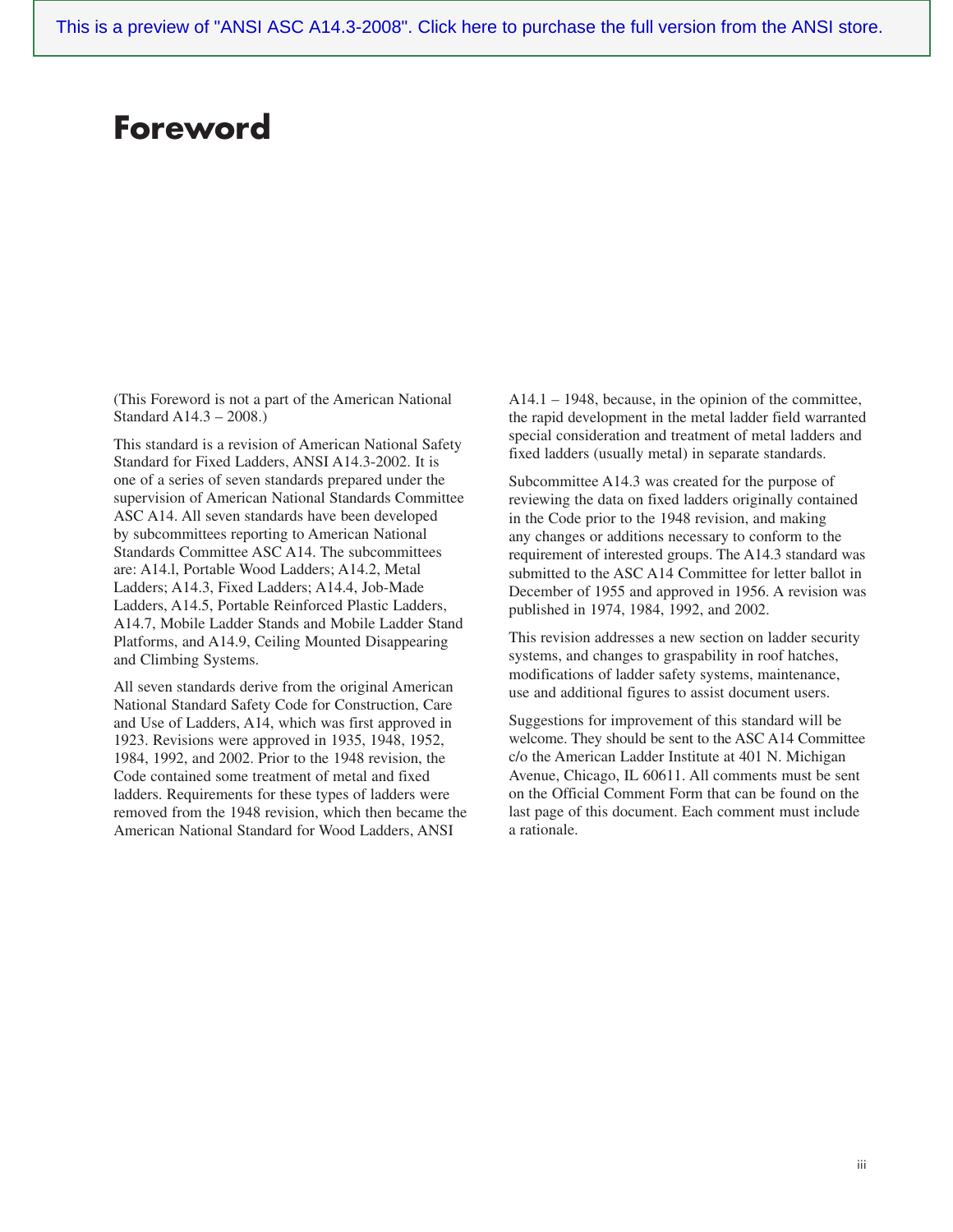This standard was processed and approved for submittal to ANSI by American National Standards Committee on the safety requirements for fixed ladders, ASC A14. Committee approval of the standard does not necessarily imply that all the committee members voted for its approval. At the time it approved this standard, the A14 Committee had the following members:

Erick Knox, Chairman Don Gibson, Vice Chair Ron Pietrzak, Secretariat

| <b>Organization Represented</b> | <b>Name of Representative</b> |
|---------------------------------|-------------------------------|
|                                 |                               |
|                                 |                               |
|                                 |                               |
|                                 | Michael Lorenzo (Alt)         |
|                                 |                               |
|                                 | Michele Myers (Alt)           |
|                                 |                               |
|                                 |                               |
|                                 | Terry Emerson (Alt)           |
|                                 |                               |
|                                 | Brad Hudspeth (Alt)           |
|                                 |                               |
|                                 | James Weil (Alt)              |
|                                 |                               |
|                                 |                               |
|                                 | Mike Metz (Alt)               |
|                                 |                               |
|                                 |                               |
|                                 | Dale King (Alt)               |
|                                 |                               |
|                                 | Ronald Bennett (Alt)          |
|                                 |                               |
|                                 |                               |
|                                 | Steve Richey (Alt)            |
|                                 |                               |
|                                 | Robert G. Stuligross (Alt)    |
|                                 |                               |
|                                 |                               |
|                                 |                               |
|                                 |                               |
|                                 | Mark E. Kumagai (Alt)*        |
|                                 |                               |
|                                 | Robert Bell (Alt)*            |
|                                 |                               |
|                                 | John E. Johnson               |
|                                 | George H. Kyanka              |
|                                 | Irving Ojalvo                 |
|                                 | <b>Steven Cramer</b>          |

\*non-voting advisory member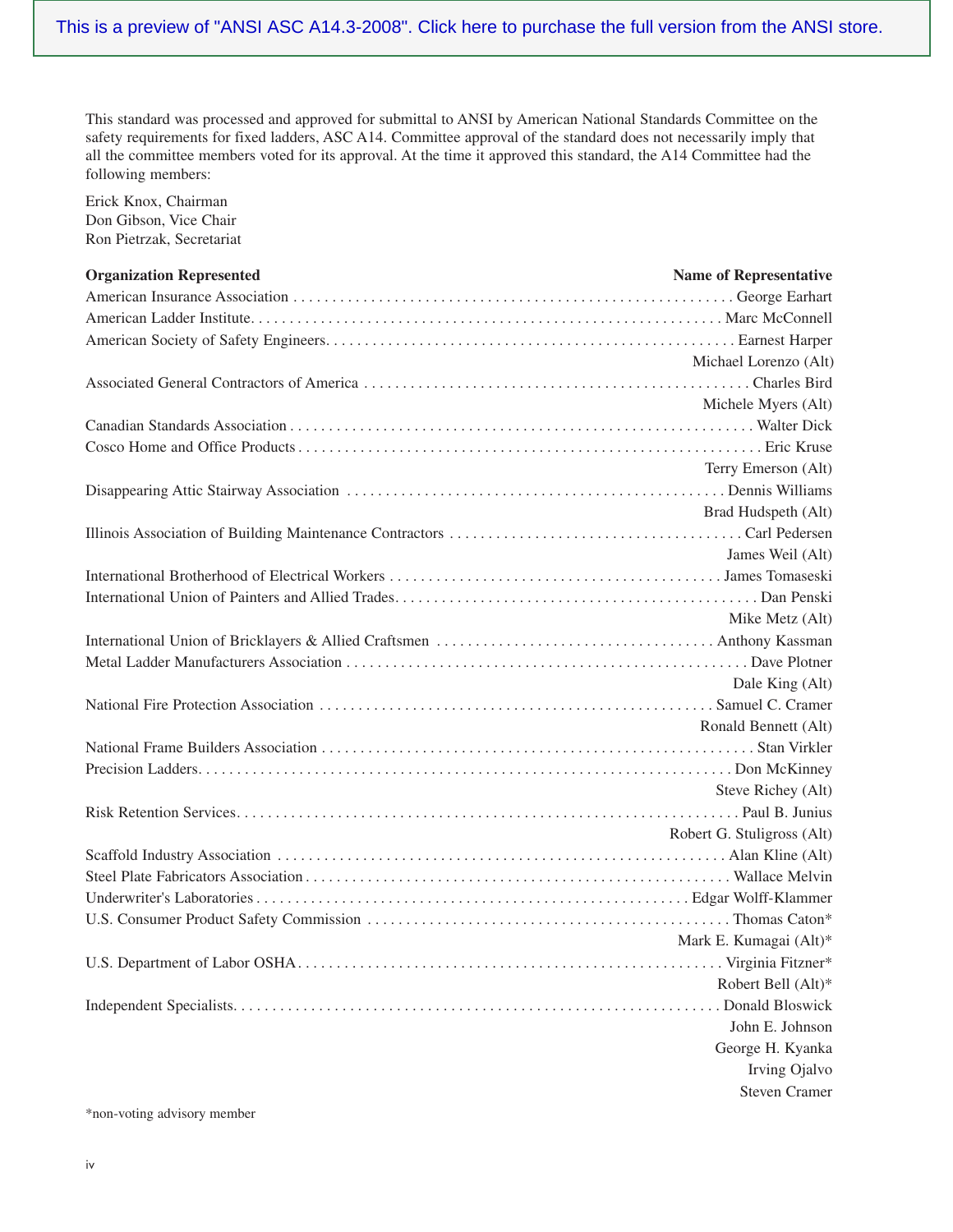Subcommittee A14.3 on Safety Requirements for Fixed Ladders, which developed this standard, had the following members:

James D. Smith, Chairman

Ronald Bennett J. Nigel Ellis Donald Bloswick Tom Wolner Sharon Morales Thomas Bresnahan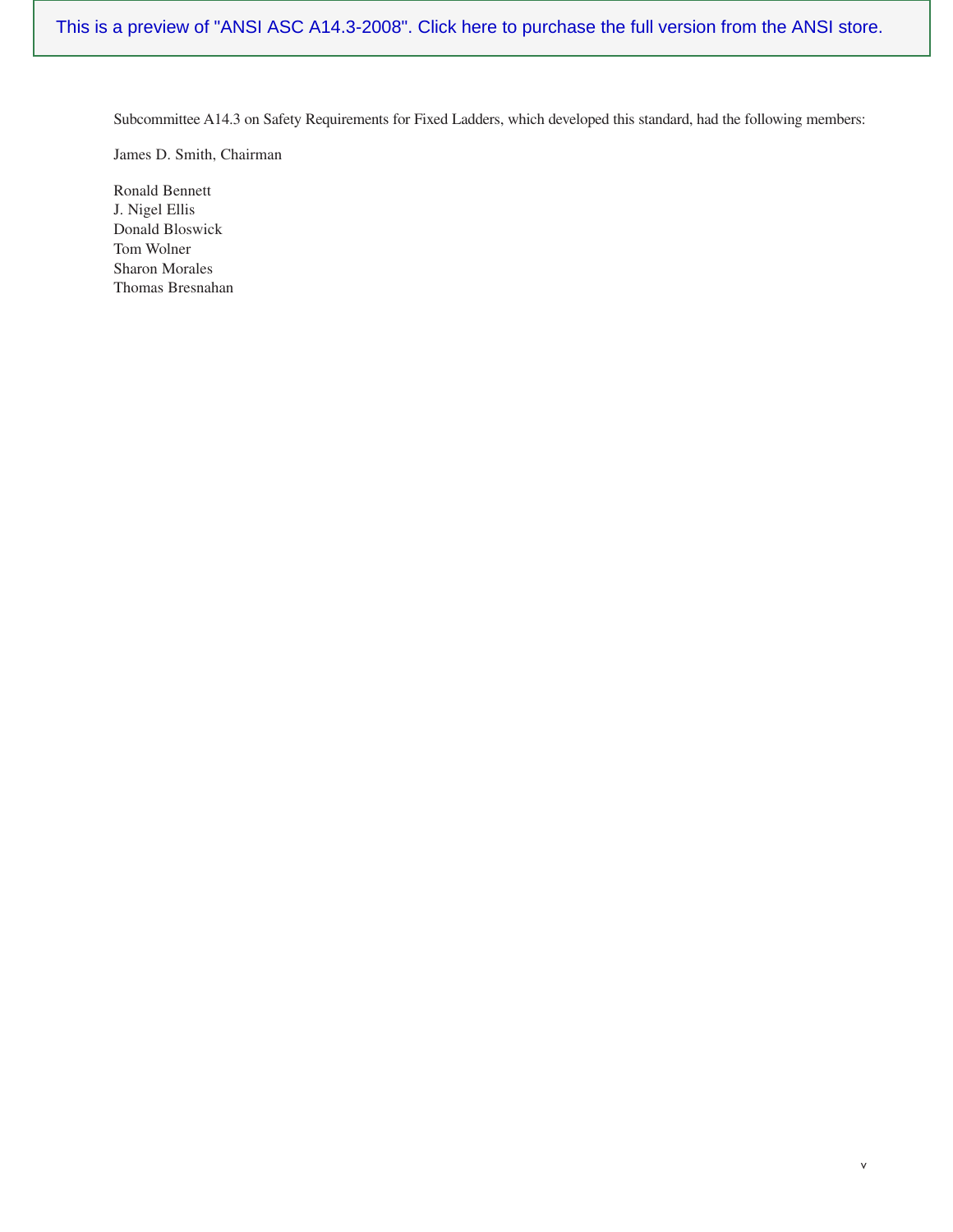# **Contents**

# **Section Page**  $1.$  $\mathcal{L}$  $\mathbf{\Delta}$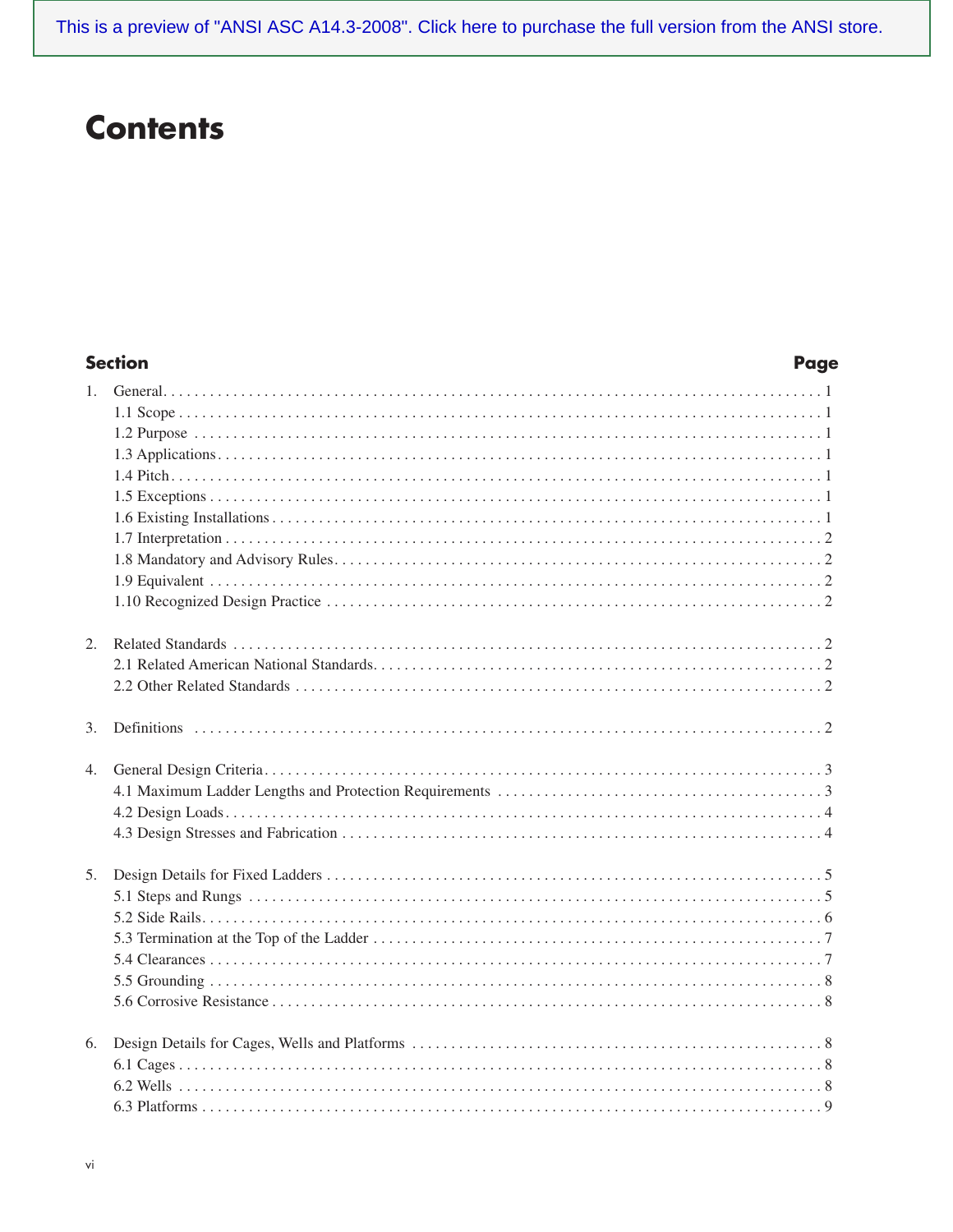| 7 |  |
|---|--|
|   |  |
|   |  |
|   |  |
|   |  |
|   |  |
| 8 |  |
|   |  |
|   |  |
|   |  |
| 9 |  |
|   |  |
|   |  |
|   |  |
|   |  |
|   |  |

# **Figures**

| Figure 1  |                                                                                            |  |
|-----------|--------------------------------------------------------------------------------------------|--|
| Figure 2  |                                                                                            |  |
| Figure 3  |                                                                                            |  |
| Figure 4  |                                                                                            |  |
| Figure 5  |                                                                                            |  |
| Figure 6  |                                                                                            |  |
| Figure 7  |                                                                                            |  |
| Figure 8  |                                                                                            |  |
| Figure 9  |                                                                                            |  |
| Figure 10 |                                                                                            |  |
| Figure 11 |                                                                                            |  |
| Figure 12 |                                                                                            |  |
| Figure 13 |                                                                                            |  |
| Figure 14 |                                                                                            |  |
| Figure 15 |                                                                                            |  |
| Figure 16 |                                                                                            |  |
| Figure 17 |                                                                                            |  |
| Figure 18 |                                                                                            |  |
| Figure 19 |                                                                                            |  |
| Figure 20 |                                                                                            |  |
| Figure 21 | Dynamic Strength Test, Ladder Safety System, Shown Prior to Release of the Test Weight  26 |  |
|           |                                                                                            |  |
|           |                                                                                            |  |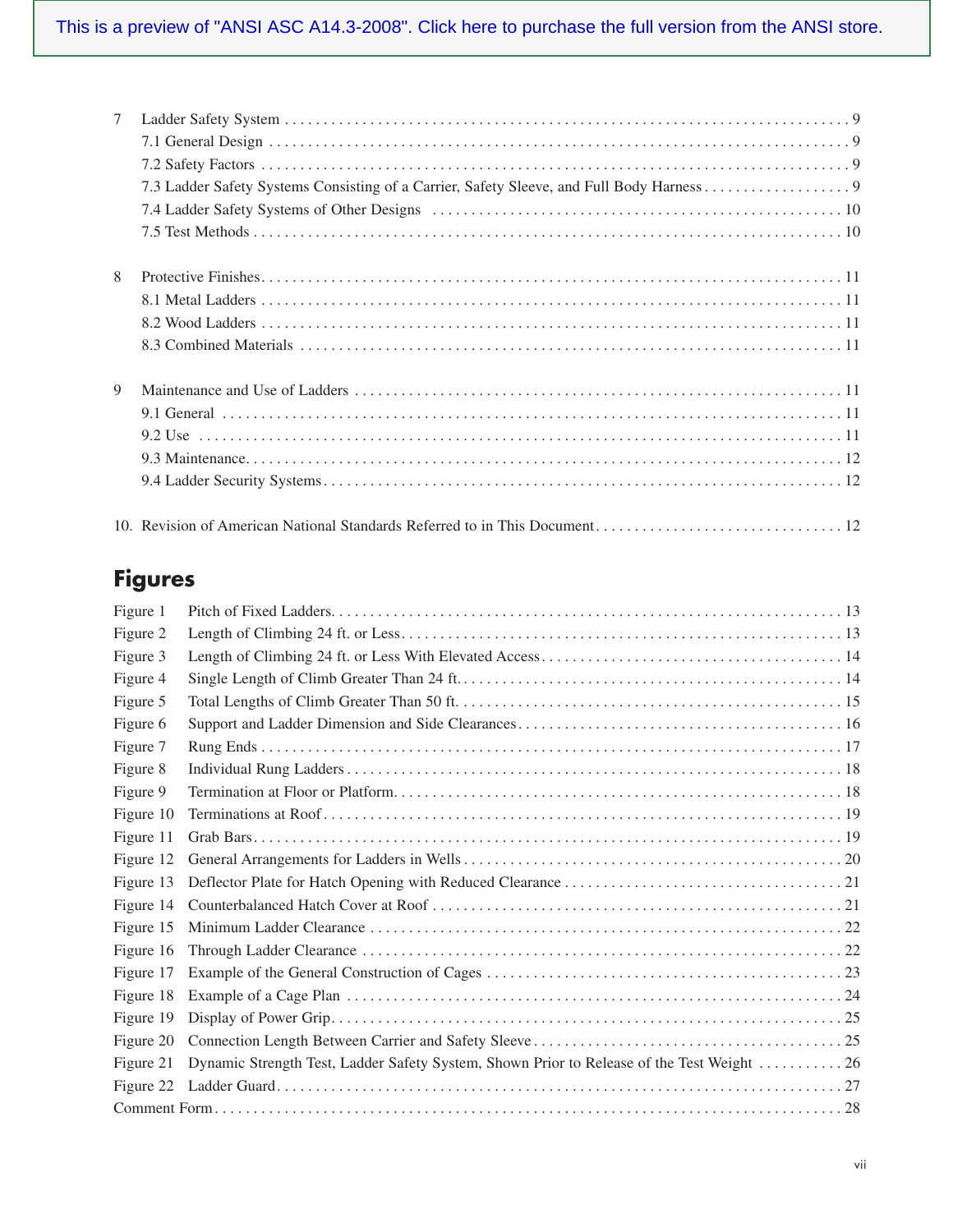[This is a preview of "ANSI ASC A14.3-2008". Click here to purchase the full version from the ANSI store.](https://webstore.ansi.org/Standards/ALI/ANSIASCA142008?source=preview)